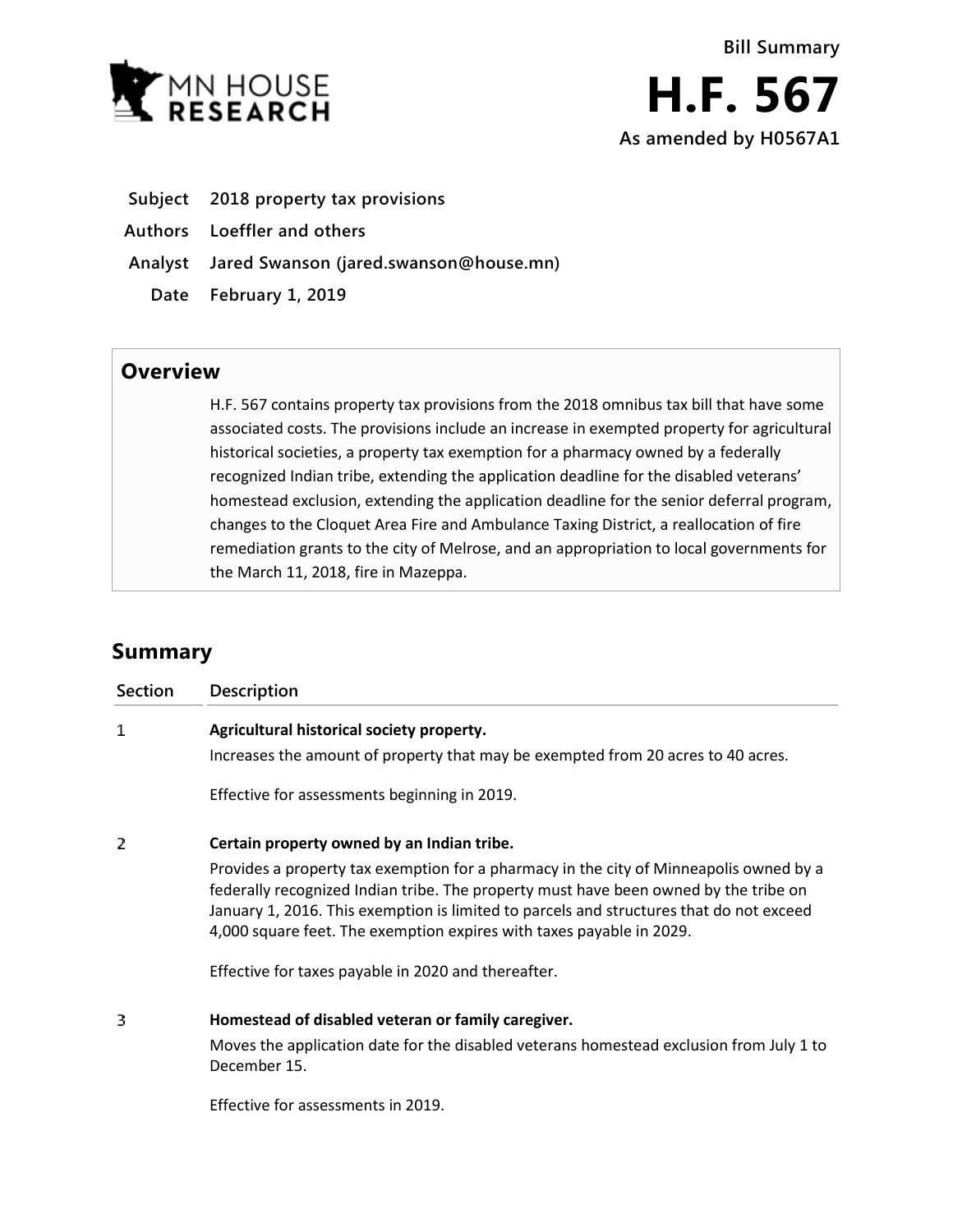### **Section Description**

#### 4 **Initial application.**

Moves the application date for the senior deferral program from July 1 to November 1, and clarifies that a taxpayer may request early notification of approval or denial.

Effective for assessments in 2019.

#### 5 **Agreement.**

Changes the name of the Cloquet Area Fire and Ambulance Special Taxing District.

Effective upon compliance by the Cloquet Area Fire and Ambulance Special Taxing District Board with approval and filing requirements.

#### 6 **Board.**

Changes the name of the Cloquet Area Fire and Ambulance Special Taxing District.

Effective upon compliance by the Cloquet Area Fire and Ambulance Special Taxing District Board with approval and filing requirements.

#### 7 **Tax.**

Clarifies that the Cloquet Area Fire and Ambulance Special Taxing District may levy within its area for fire services or ambulance services or both.

Effective upon compliance by the Cloquet Area Fire and Ambulance Special Taxing District Board with approval and filing requirements.

#### 8 **Public indebtedness.**

Clarifies the Cloquet Area Fire and Ambulance Special Taxing District's ability to incur debt by allowing the district to issue certificates of indebtedness or capital notes.

Effective upon compliance by the Cloquet Area Fire and Ambulance Special Taxing District Board with approval and filing requirements.

#### **Withdrawal.** 9

Provides that a debt levy in a municipality that wishes to withdraw from the Cloquet Area Fire and Ambulance Special Taxing District remains in effect until the obligations outstanding on the date of withdrawal are satisfied.

Effective upon compliance by the Cloquet Area Fire and Ambulance Special Taxing District Board with approval and filing requirements.

#### **Appropriation; fire remediating grants.** 10

Reallocates between the city and the county the amounts appropriated to the city of Melrose granted in 2017. Provides a longer period in which the appropriation can be spent.

Effective the day following final enactment.